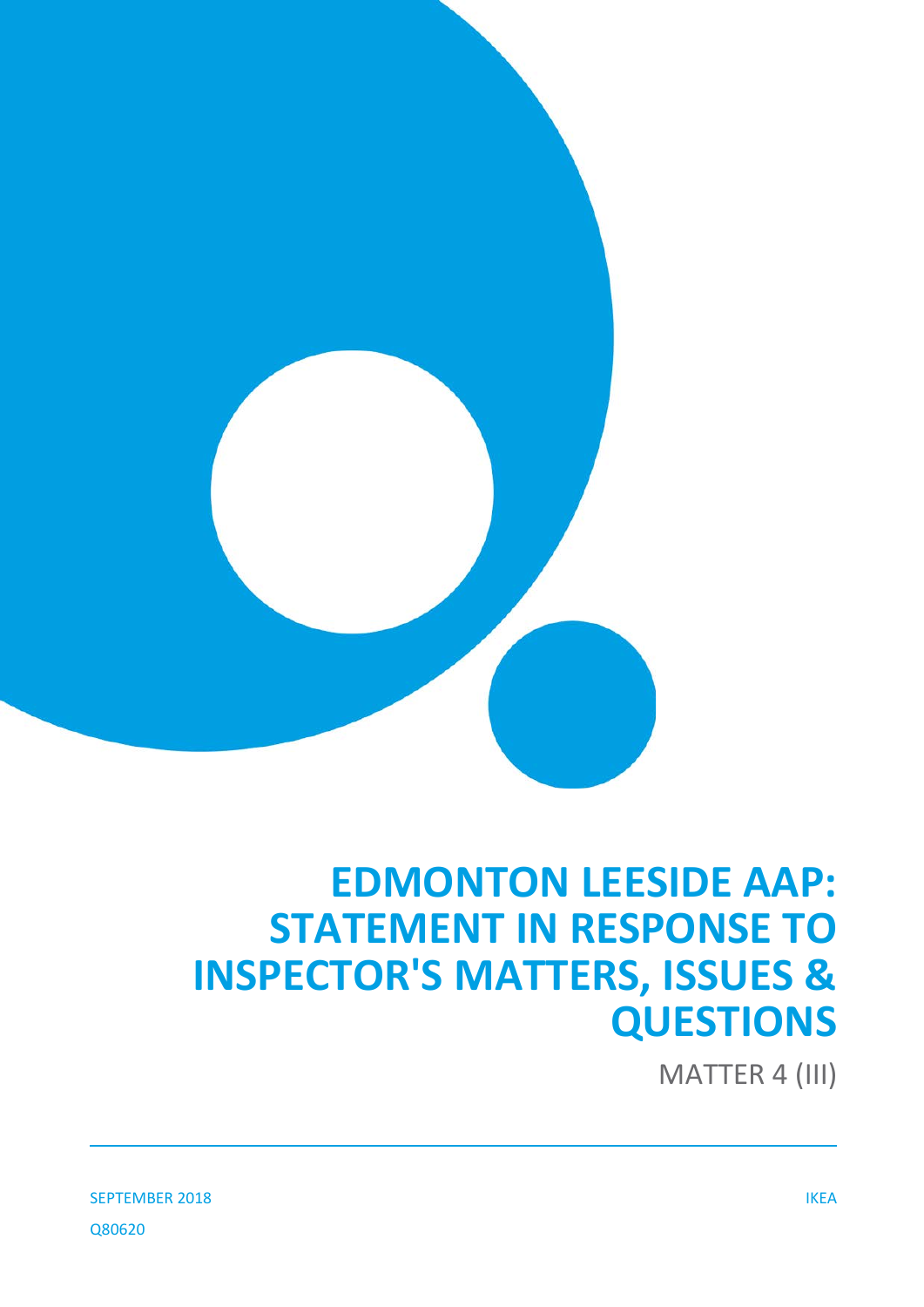## **Contents**

| <b>Introduction</b>     |  |
|-------------------------|--|
| Matter 4 (iii) - Design |  |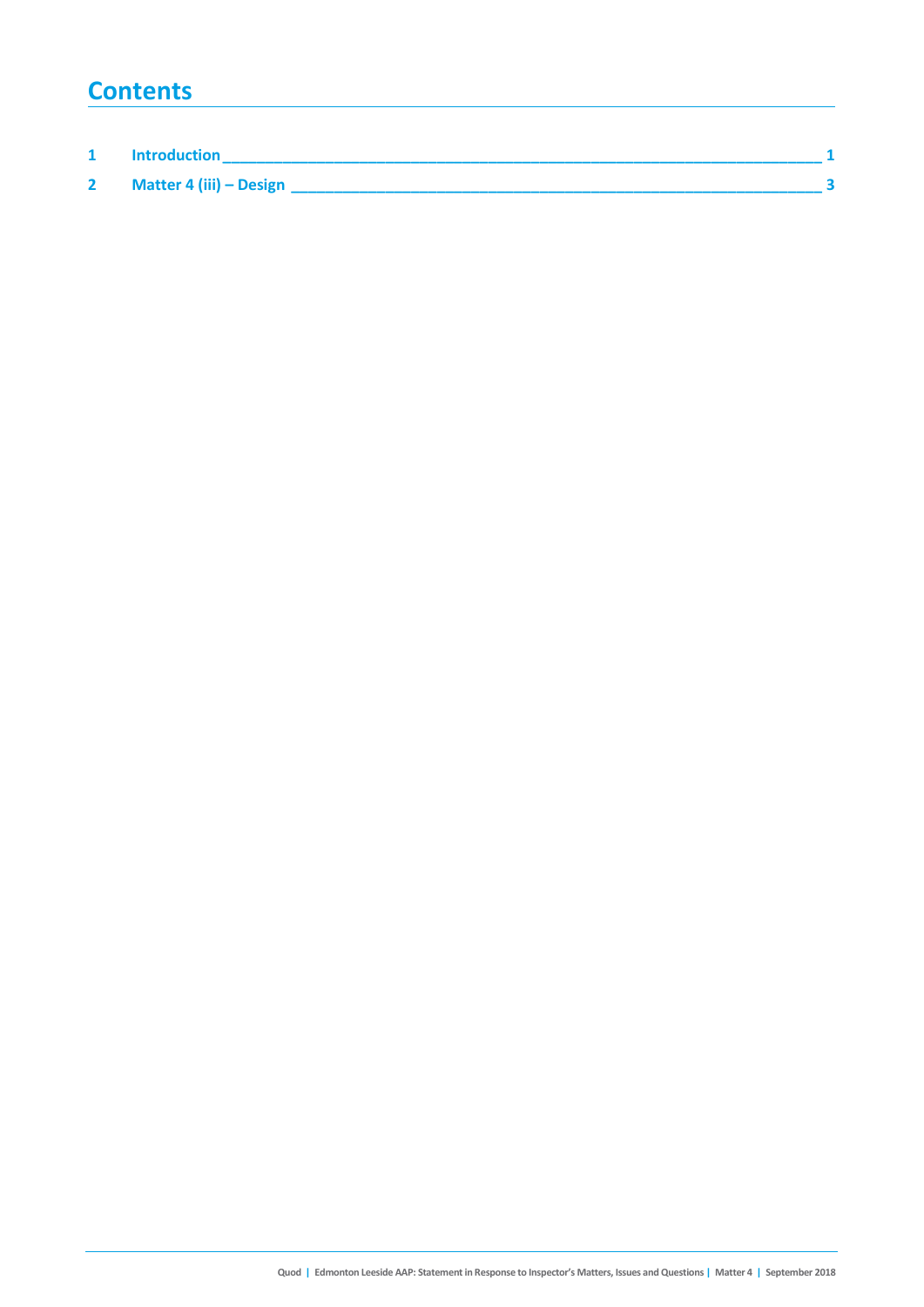## **1 Introduction**

- 1.1 This Statement is submitted further to the representations by IKEA Properties Investments Ltd ("IKEA") to the Edmonton Leeside Proposed Submission Area Action Plan (January 2017) ("AAP") and, prior to those, the Central Leeside Proposed Submission AAP (November 20[1](#page-2-0)4)<sup>1</sup>.
- 1.1 IKEA operates an existing furniture and homeware retail store, herein referred to as "IKEA Tottenham", which lies at the heart of the Meridian Water area. It is a major employer in the area, employing in the region of 600 people directly, of which 80-85% are drawn from the local area/boroughs. It is a long established retail destination, serving north London and beyond.
- 1.2 The store is located to the south of and fronts onto Glover Drive. Customer car parking is provided at surface level, to the north east, and at undercroft level beneath the store. Both car parks are accessed via a service road leading from Glover Drive, which also provides access to a servicing area to the south east of the store. In addition, IKEA owns substantial land to the south, west and east of the store, as shown in the plan at **Figure 1**. The continued visibility and accessibility of the store is key to its successful operation.



### Figure 1: IKEA Land Ownership Plan

 $\overline{a}$ 

- 1.3 IKEA are supportive of the overarching principle of the regeneration of Meridian Water, and the London Borough of Enfield's ('LBE') growth ambitions for this area. It is however crucial to the future success of the store that IKEA's operational needs are not harmed by the proposals within the AAP. IKEA's representations to date have raised objections to the AAP on two principle grounds:
	- a. The overly prescriptive nature of AAP policies as drafted is likely to inhibit the continued operation, visibility and accessibility of the IKEA store (particularly in relation to the Causeway/Boulevard route and design); and

1

<span id="page-2-0"></span> $1$  Note: IKEA's representations to date were submitted by their previous planning advisors, Dalton Warner Davies, and that their role has been replaced by Quod who are now appointed as IKEA's planning consultants.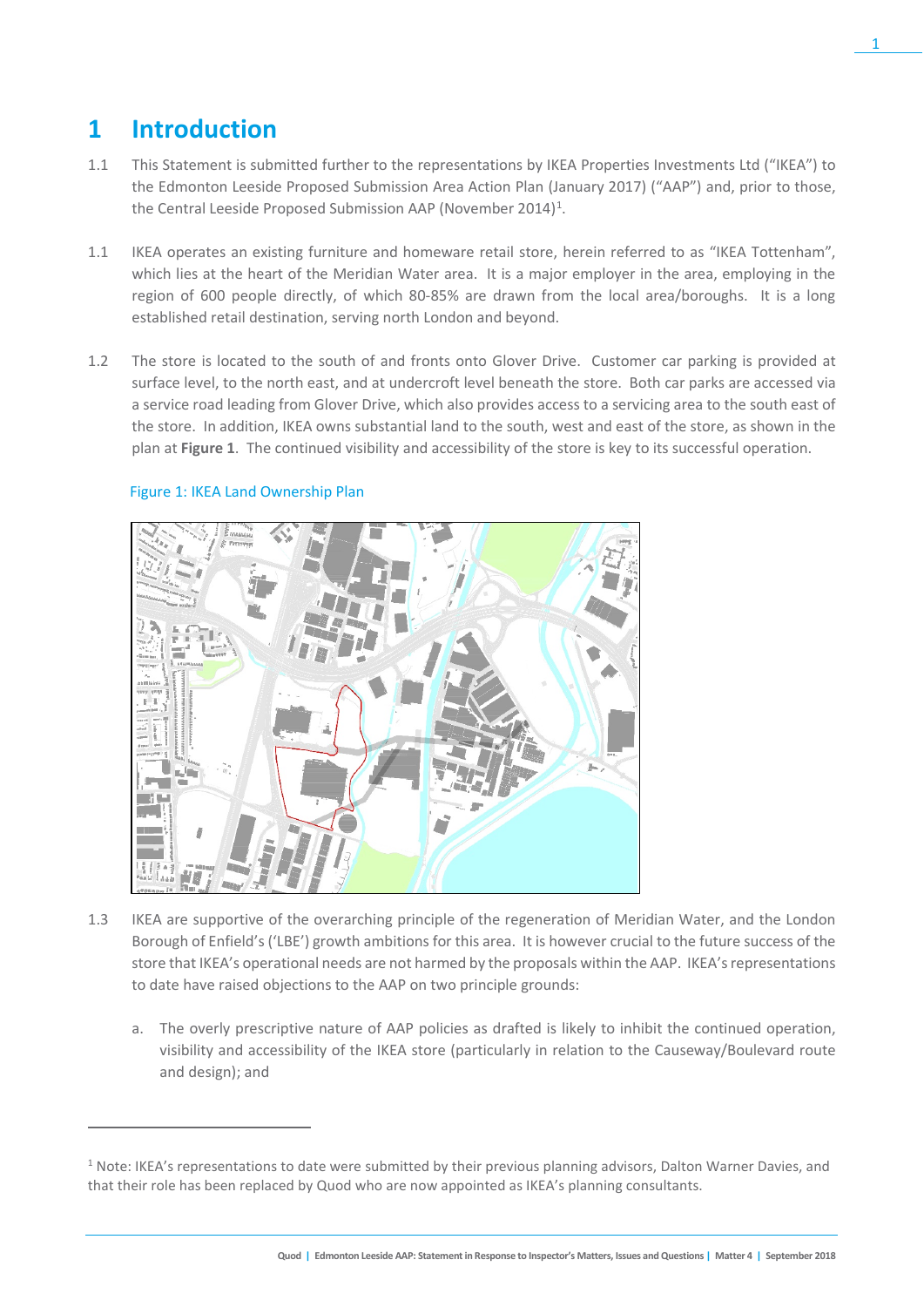- b. The AAP is not underpinned by the requisite transport evidence. There is no evidence to demonstrate that Meridian Water is able to sustainably accommodate the proposed Causeway/Boulevard and overall quantum of development, or indeed that IKEA's operational needs will not be adversely affected. Without this, the AAP is neither fully justified nor effective and cannot provide a sound strategic framework for sustainable development.
- 1.4 As presently framed, the AAP is not sound and IKEA object to Policies EL2, EL3, EL6, EL10, EL11, EL12 and EL13, various supporting paragraphs and figures, and Chapter 14. Over the past four years, throughout the preparation of the AAP, IKEA have sought to engage with officers at LBE to work collaboratively to address their concerns whilst ensuring the sustainable regeneration of Meridian Water. Progress has recently been made and, without prejudice to matter (b) above, IKEA are now working with LBE to enter into a Statement of Common Ground (SOCG) to address their concerns in relation to point (a) through a suite of modifications to the above policies, paragraphs and figures. Whether these modifications are "Minor" or "Main" will be determined by LBE in agreement with the Inspector. Until these modifications are agreed, IKEA maintain their objection.
- 1.5 The lack of transport evidence (matter b) has not however been addressed and remains as a primary concern to IKEA and a fundamental ground for objection. In addition, IKEA also object to the absence of an Infrastructure Delivery Plan (IDP) to demonstrate how the Council plans for the various phases of development to be funded and delivered. These issues are addressed within the Statements submitted on behalf of IKEA in response to Matter 6 (Transport and Movement), 8 (Infrastructure) and 9 (Implementation), which this Statement should be read alongside.
- 1.6 **In summary, this Statement, along with others made on behalf of IKEA, identify that the AAP fails to provide a sound framework for sustainable development, due to fundamental omissions from the evidence base and Plan itself. In order to remedy this, it is critical that further work is undertaken on the transport evidence to underpin the AAP – without this work the AAP cannot be fully justified or effective – and an IDP is provided to demonstrate that the AAP is deliverable, and ultimately sound.**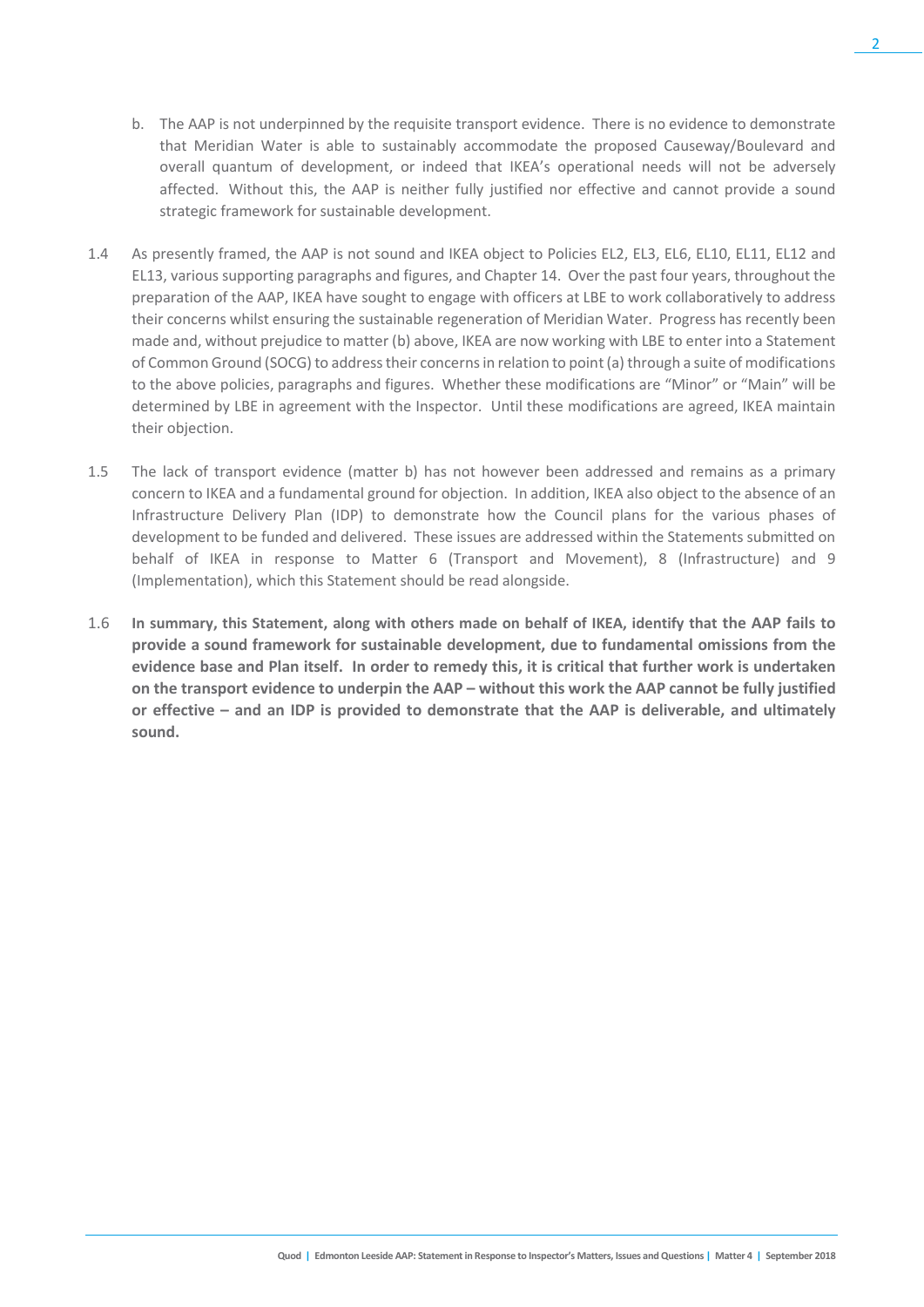## **2 Matter 4 (iii) – Design**

- 2.1 Matter 4 relates to the extent to which the AAP would secure high quality and inclusive design, which would protect and enhance the built, natural and historic environment. This statement specifically relates to the Inspector's question (iii).
- 2.2 IKEA do not propose to appear at the Examination in connection with Matter 4.
- 2.3 The Statement submitted on behalf of IKEA in relation to Matter 6 also addresses, in part, some of the questions raised by the Inspector in relation to Matter 4 and cross reference with this Statement is necessary.

*iii. Are the policies in the plan (EL9, EL10? EL11 and EL12) appropriate and achievable in relation to*

#### *a. tall buildings*

- *b. active frontages*
- *c. the provision of open space*
- *d. the integration of river and canal corridors*
- *e. design for health and well-being*

*Is the guidance "too prescriptive"? Does the Plan reflect local and national guidance in this regard? Would the wording proposed in the relevant Plan policies be an effective means of achieving the aims and objectives of the Plan?*

- 2.4 IKEA make no specific comments in relation to points (a), (c)-(e) or Policy EL9.
- 2.5 Over the past four years, throughout the preparation of the AAP, IKEA have sought to engage with LBE Planning Policy officers to reduce the overly prescriptive nature of a number of the policies, supporting paragraphs and figures, particularly in relation to unreasonable impacts upon existing businesses. This is to help ensure that the continued operation, visibility and accessibility of the IKEA store and the future growth of the business is not inhibited by the emerging AAP policies.
- 2.6 Progress has only very recently been made and IKEA are currently working with LBE to enter into an SOCG to agree to the wording of a series of modifications to (inter alia) Policies EL10, EL11 and EL12, and supporting text and figures. As presently framed, these are not sound and IKEA maintain their objection unless the proposed modifications are made. Whether these modifications are minor or main will be determined by LBE in agreement with the Inspector. These changes are proposed without prejudice to IKEA's outstanding objection in relation to the absence of transport evidence.
- 2.7 Policies EL10, EL11 and EL12 are currently too prescriptive and IKEA seek for flexibility to be introduced in order for their objection to be overcome. In this regard, the following amendments are sought to Policy EL10 and the supporting text:
	- To modify the second paragraph to state: *"Development proposals and supplementary planning documents are expected will be encouraged* to";
	- To modify the second bullet point to state *"Develop a hierarchy-based network of streets and eliminating existing surface car parking (with the exception of on-street and, blue-badge and those serving existing retail operations, such as IKEA parking)"*;